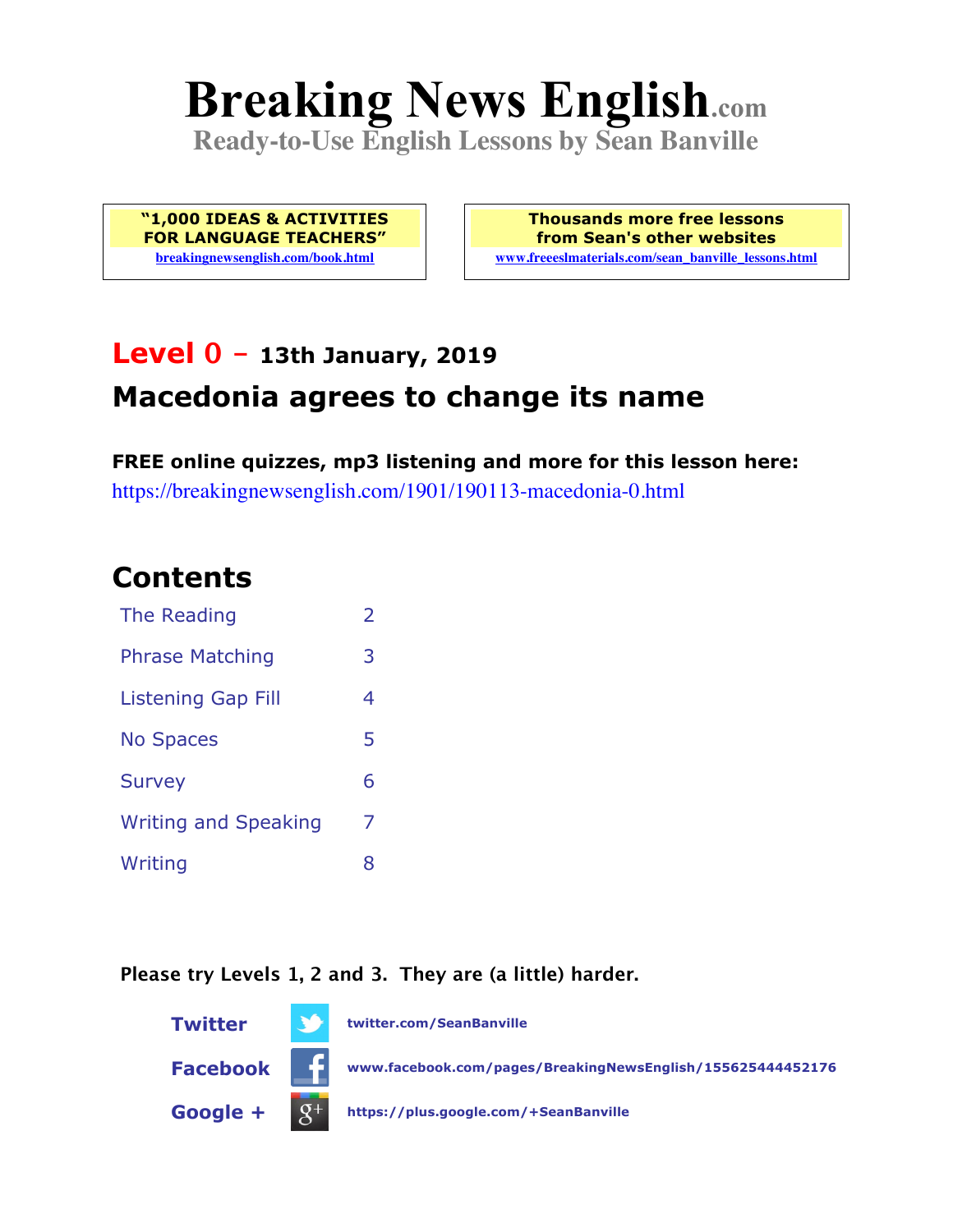## **THE READING**

From https://breakingnewsenglish.com/1901/190113-macedonia-0.html

The Republic of Macedonia will change its name to the Republic of North Macedonia. The country became independent in 1991. It became a member of the U.N. in 1993. Greece's largest region is also called Macedonia. Greece said it owned the name. Greece stopped Macedonia from joining the E.U. because of this.

Over 67 per cent of Macedonia's politicians voted for the change. Opposition politicians did not vote. Hundreds of people protested. An opposition leader said the government traded Macedonia's name, "just like at a market stall." Macedonia's Prime Minister said the name change would, "open the doors to the future".

Sources: https://www.**reuters.com**/article/us-macedonia-name-parliament/macedonian-parliament-agreesto-change-countrys-name-idUSKCN1P5238 https://www.**telegraph.co.uk**/news/2019/01/11/macedonia-paves-way-eu-membership-agreeingnorth-macedonia-name/ https://**abcnews.go.com**/International/wireStory/macedonian-pm-struggles-secure-majoritychange-60288809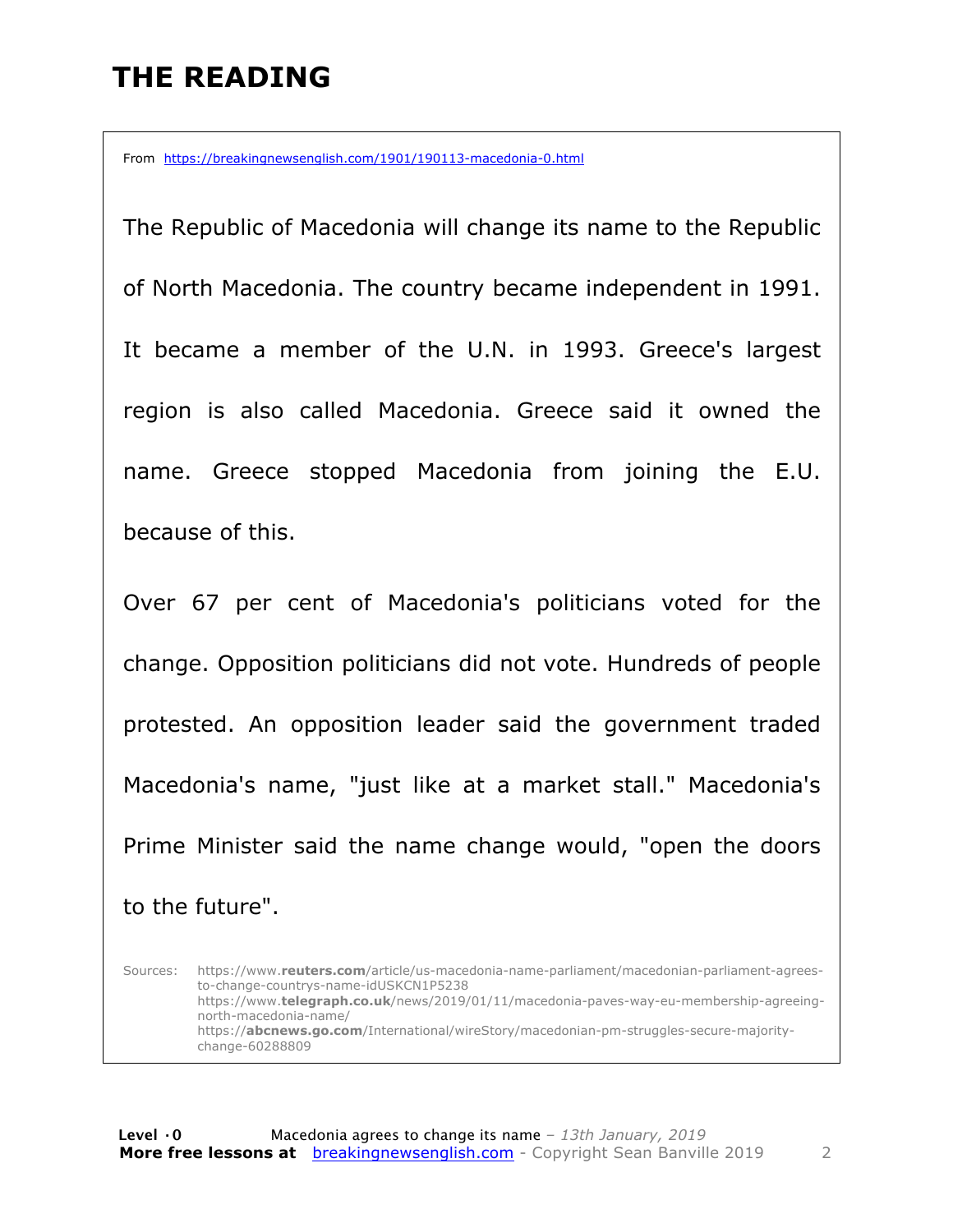# **PHRASE MATCHING**

From https://breakingnewsenglish.com/1901/190113-macedonia-0.html

#### **PARAGRAPH ONE:**

|    | 1. Macedonia will change          |    | a. the name     |
|----|-----------------------------------|----|-----------------|
|    | 2. The country became independent |    | b. Macedonia    |
|    | 3. It became a member             |    | c. of this      |
|    | 4. Greece's largest               |    | d. its name     |
|    | 5. also called                    |    | e. from joining |
|    | 6. Greece said it owned           | f. | region          |
|    | 7. Greece stopped Macedonia       |    | g. of the U.N.  |
| 8. | because                           |    | h. in 1991      |

#### **PARAGRAPH TWO:**

|    | 1. Over                          | a.          | not vote          |
|----|----------------------------------|-------------|-------------------|
|    | 2. Macedonia's politicians voted | h.          | Macedonia's name  |
|    | 3. Opposition politicians did    |             | c. to the future  |
|    | 4. Hundreds of people            | $d_{\perp}$ | leader            |
|    | 5. opposition                    |             | e. stall          |
|    | 6. the government traded         |             | f. for the change |
|    | 7. at a market                   | q.          | protested         |
| 8. | open the doors                   | h.          | 67 per cent       |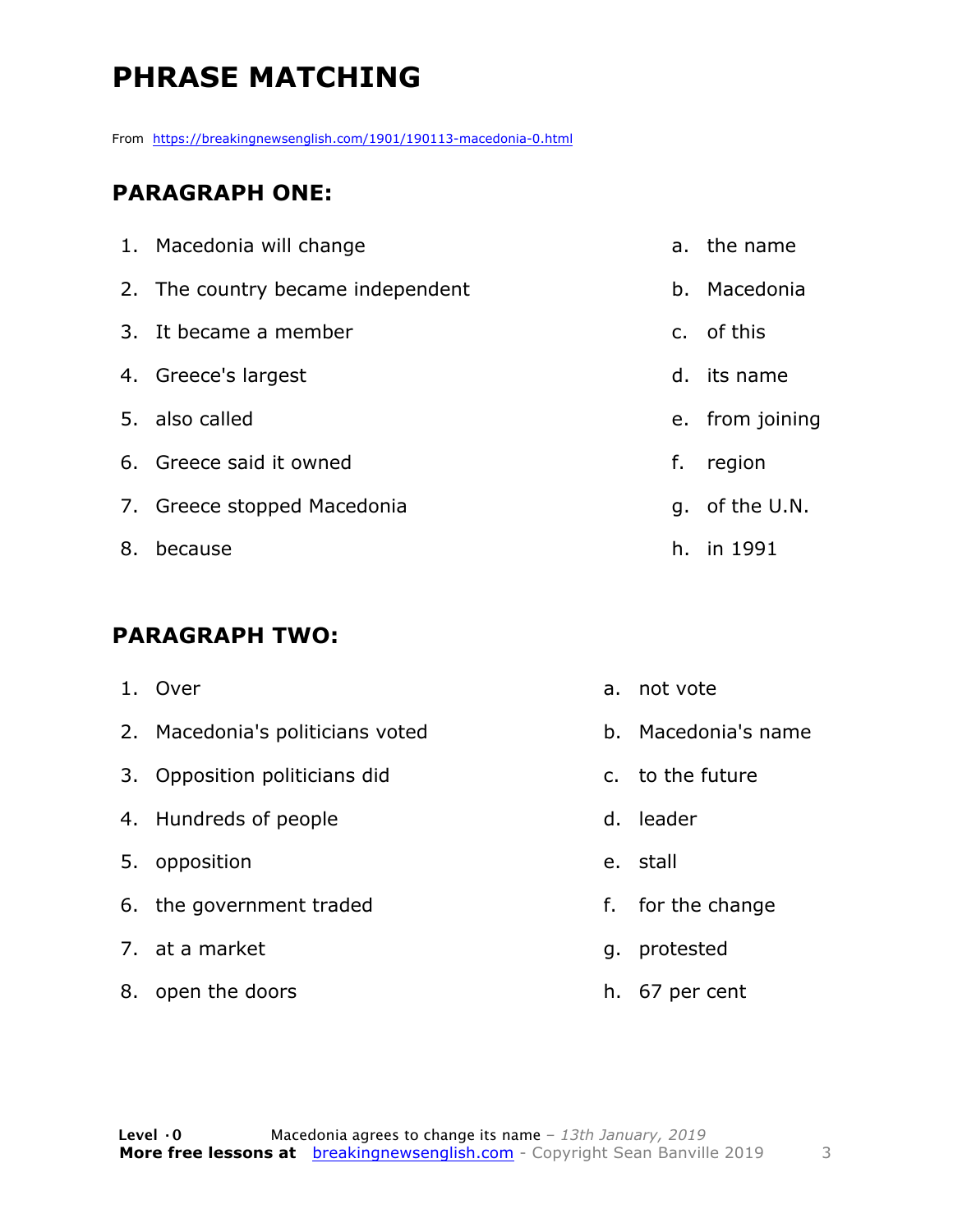## **LISTEN AND FILL IN THE GAPS**

From https://breakingnewsenglish.com/1901/190113-macedonia-0.html

| Republic of North Macedonia. The country                                                                                                                                                                                                                                                                                                                                                                   |  |  |  |  |  |
|------------------------------------------------------------------------------------------------------------------------------------------------------------------------------------------------------------------------------------------------------------------------------------------------------------------------------------------------------------------------------------------------------------|--|--|--|--|--|
|                                                                                                                                                                                                                                                                                                                                                                                                            |  |  |  |  |  |
|                                                                                                                                                                                                                                                                                                                                                                                                            |  |  |  |  |  |
| called Macedonia. Greece (5) __________________________ the name.                                                                                                                                                                                                                                                                                                                                          |  |  |  |  |  |
| Greece stopped Macedonia from joining the E.U.                                                                                                                                                                                                                                                                                                                                                             |  |  |  |  |  |
| $(6) \begin{tabular}{l} \hline \rule[1em]{1em}{1em} \rule[1em]{1em}{1em} \rule[1em]{1em}{1em} \rule[1em]{1em}{1em} \rule[1em]{1em}{1em} \rule[1em]{1em}{1em} \rule[1em]{1em}{1em} \rule[1em]{1em}{1em} \rule[1em]{1em}{1em} \rule[1em]{1em}{1em} \rule[1em]{1em}{1em} \rule[1em]{1em}{1em} \rule[1em]{1em}{1em} \rule[1em]{1em}{1em} \rule[1em]{1em}{1em} \rule[1em]{1em}{1em} \rule[1em]{1em}{1em} \rule$ |  |  |  |  |  |
| Over 67 per cent of Macedonia's politicians (7) ___________________                                                                                                                                                                                                                                                                                                                                        |  |  |  |  |  |
| change. Opposition (8) _________________________________ vote. Hundreds of                                                                                                                                                                                                                                                                                                                                 |  |  |  |  |  |
| people protested. An opposition (9) ________________________                                                                                                                                                                                                                                                                                                                                               |  |  |  |  |  |
|                                                                                                                                                                                                                                                                                                                                                                                                            |  |  |  |  |  |
| a market stall." Macedonia's Prime Minister                                                                                                                                                                                                                                                                                                                                                                |  |  |  |  |  |
|                                                                                                                                                                                                                                                                                                                                                                                                            |  |  |  |  |  |
|                                                                                                                                                                                                                                                                                                                                                                                                            |  |  |  |  |  |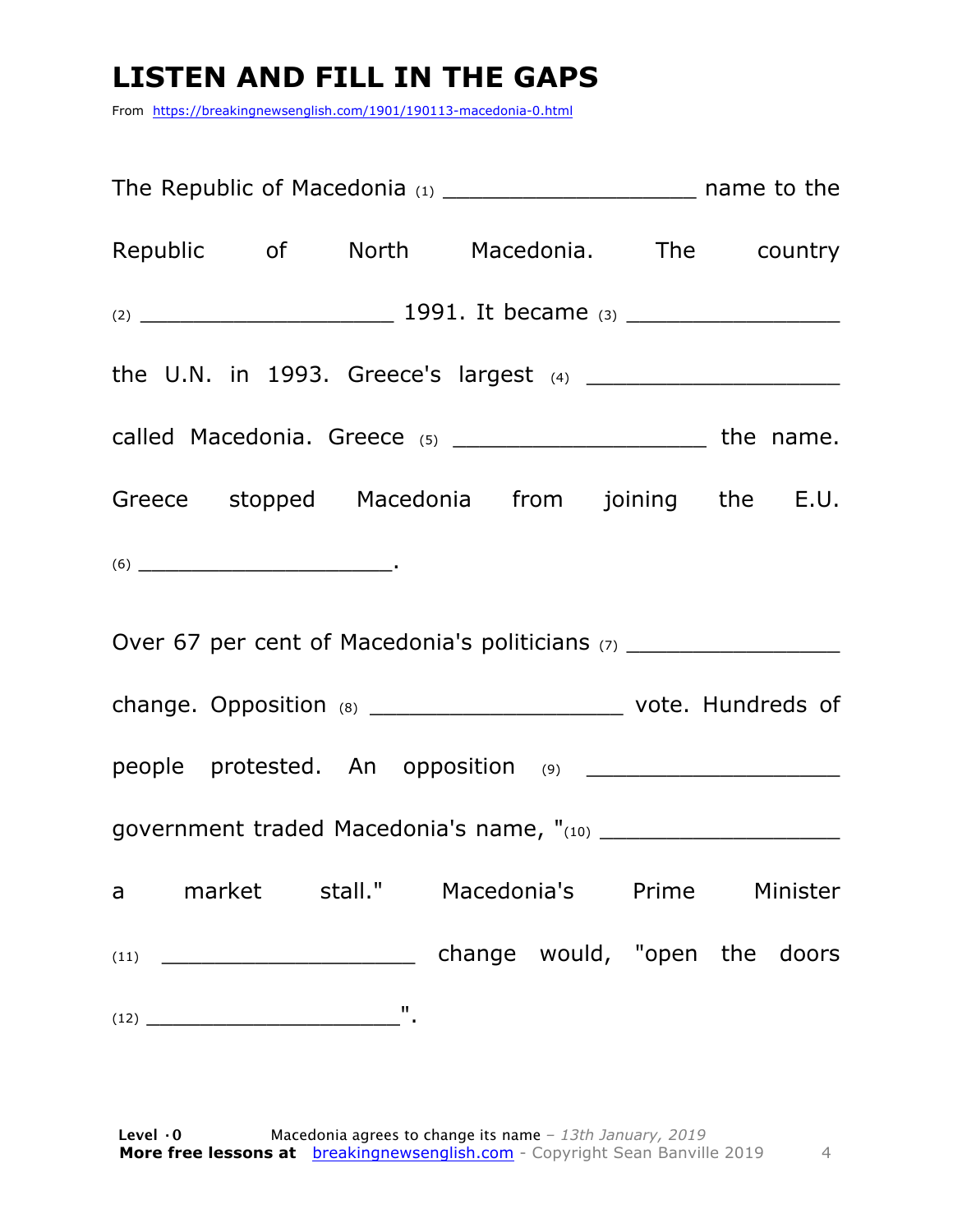# **PUT A SLASH ( / )WHERE THE SPACES ARE**

From https://breakingnewsenglish.com/1901/190113-macedonia-0.html

TheRepublicofMacedoniawillchangeitsnametotheRepublicofNorthM

acedonia.Thecountrybecameindependentin1991.Itbecameamemb

eroftheU.N.in1993.Greece'slargestregionisalsocalledMacedonia.Gr

eecesaiditownedthename.GreecestoppedMacedoniafromjoiningthe

E.U.becauseofthis.Over67percentofMacedonia'spoliticiansvotedfort

hechange.Oppositionpoliticiansdidnotvote.Hundredsofpeopleprote

sted.AnoppositionleadersaidthegovernmenttradedMacedonia'snam

e,"justlikeatamarketstall."Macedonia'sPrimeMinistersaidthenamec

hangewould,"openthedoorstothefuture".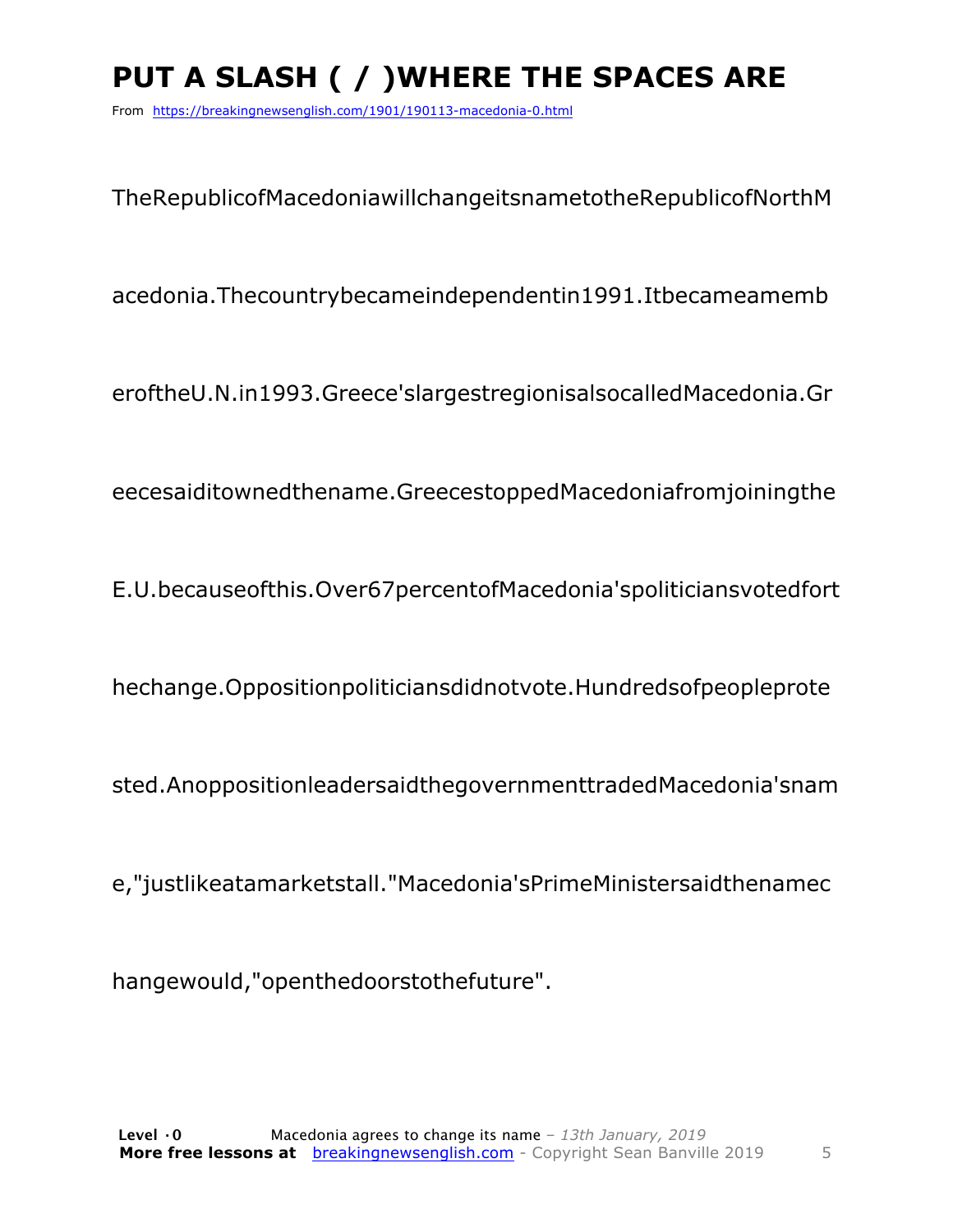#### **MACEDONIA SURVEY**

From https://breakingnewsenglish.com/1901/190113-macedonia-4.html

Write five GOOD questions about Macedonia in the table. Do this in pairs. Each student must write the questions on his / her own paper.

When you have finished, interview other students. Write down their answers.

|      | STUDENT 1 | STUDENT 2 | STUDENT 3 |
|------|-----------|-----------|-----------|
| Q.1. |           |           |           |
| Q.2. |           |           |           |
| Q.3. |           |           |           |
| Q.4. |           |           |           |
| Q.5. |           |           |           |

- Now return to your original partner and share and talk about what you found out. Change partners often.
- Make mini-presentations to other groups on your findings.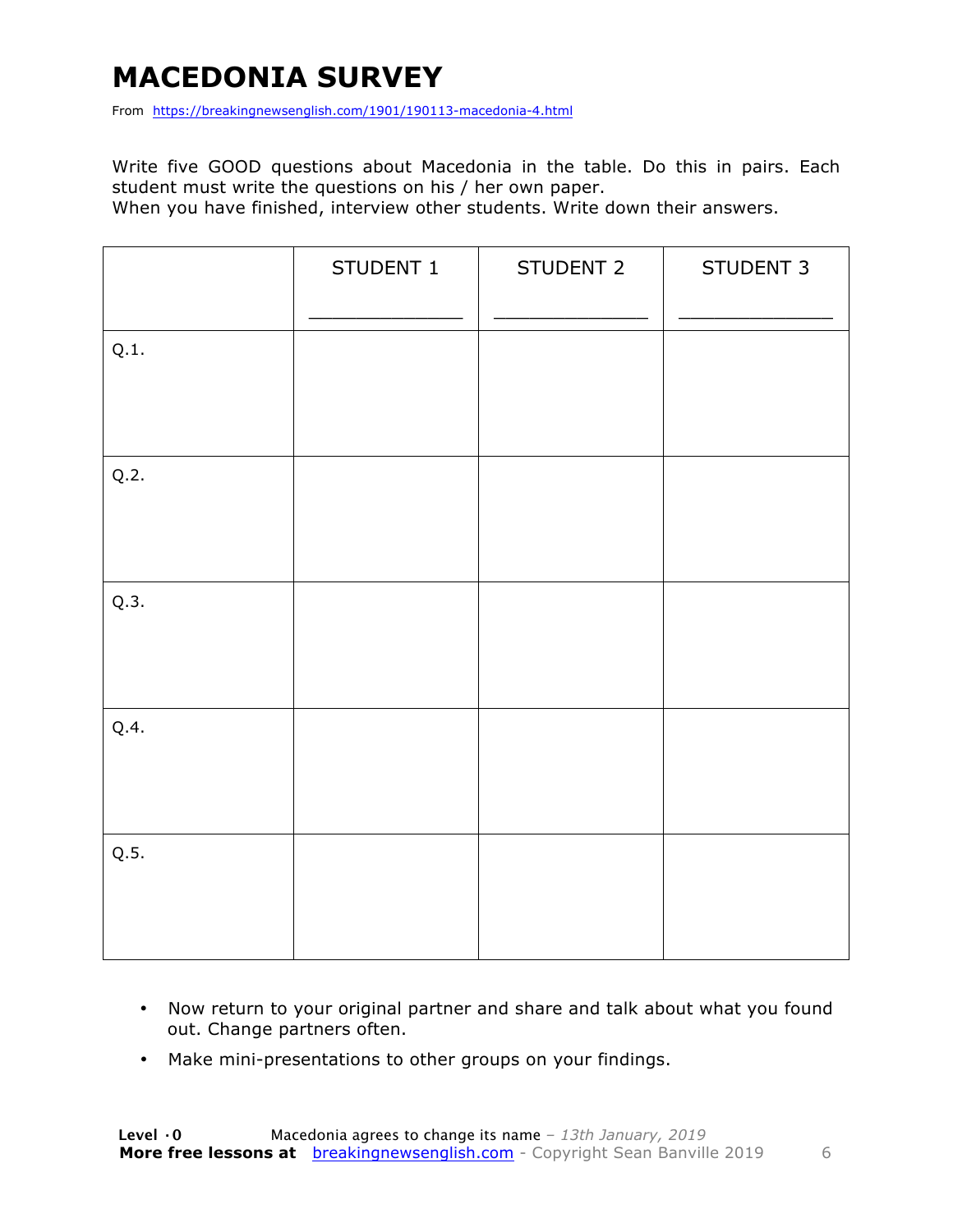#### **WRITE QUESTIONS & ASK YOUR PARTNER(S)**

Student A: Do not show these to your speaking partner(s).

*Macedonia agrees to change its name – 13th January, 2019* More free lessons at breakingnewsenglish.com

### **WRITE QUESTIONS & ASK YOUR PARTNER(S)**

-----------------------------------------------------------------------------

Student B: Do not show these to your speaking partner(s).

| a) |  |  |
|----|--|--|
| b) |  |  |
| c) |  |  |
| d) |  |  |
| e) |  |  |
| f) |  |  |
|    |  |  |